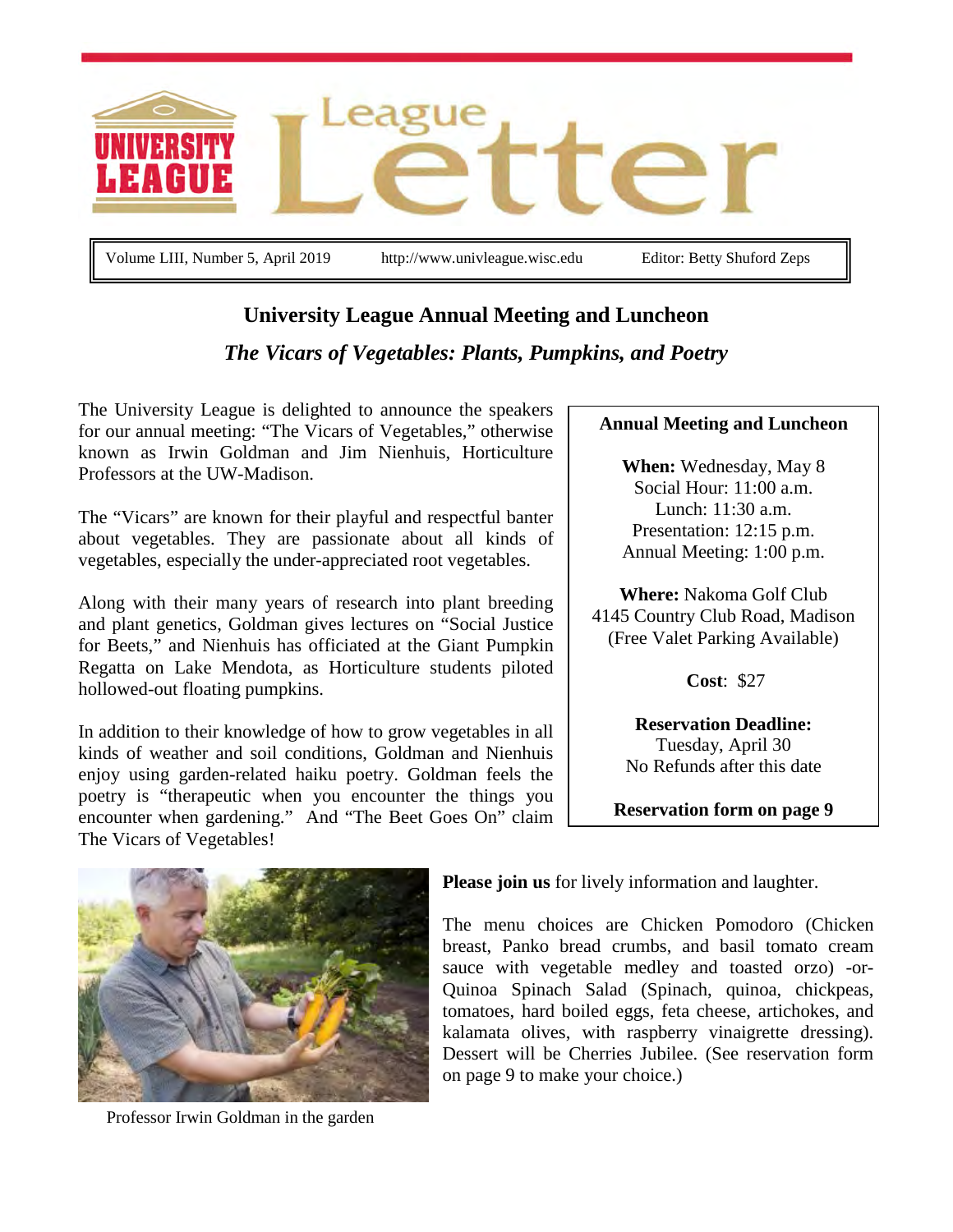## **From the President's Desk**



What an exciting year this has been for the University League! Together, we have had many accomplishments and forged several new paths, and we've made many new friends along the way.

We launched a new and improved website in July, thanks to the Technology Committee, with the assistance of UW-Madison's Department of Information Technology (DoIT). In addition to the sleek new look of the website, it now has hyperlinks for contacting committee chairs and links to registration and reservation forms so members can sign up even before newsletters arrive. We still have to use the US Mail to submit our forms and payment, but stay tuned for future online innovations. Working with the UW Foundation, we have arranged for online donations to be made to our Named Endowment Scholarships.

Our publicity has continued to expand via widespread announcements through electronic calendars. In addition, our Spanish Literature and Conversation programs are now supported by the Sequoya Library, open to the public, and promoted there. Sequoya has also scheduled an encore presentation of one of our Armchair Travelers presentations, "Snowbirding in Puerto Vallarta." Look for more such presentations to come.

We have added the Wisconsin Film Festival to our list of volunteer opportunities, and have partnered with the School of Nursing for a beta test of their new website, agefully.me.

At our May 8th Annual Meeting/Luncheon, we will celebrate the end of the 2018-2019 year and preview the upcoming year. Presentations by the Vicars of Vegetables and the Director of Finance Operations of the UW Foundation will highlight this event. Please see page 1 for luncheon information.

Five years ago, under the leadership of President Mary Jo Willis, the University League initiated the **"Each One, Reach One"** membership campaign. In the coming months, we urge you to invite your friends to enjoy the programs, interest groups, volunteer opportunities and lifelong friendships that the whole membership enjoys. Forms are available on our website or by contacting Kathleen Murphy Sherry, Membership Chair (phone: 608-831-7831).

And speaking of membership, don't forget **"Pay in May, Pay in May."** In early May you will be receiving your membership renewal form for the 2019-2020 year. **We urge you to return your Membership Renewal Form and Volunteer/Interest Group Form by June 1, 2019.**

It has been my honor to serve as your President during this 118<sup>th</sup> year of the University League. To the Board of Directors, Committee members, Interest Group Leaders, Volunteers, and all members, thank you for your creativity, your support, and your collaborative efforts on behalf of the University League.

*Adelante (Forward), Theresa Calderón*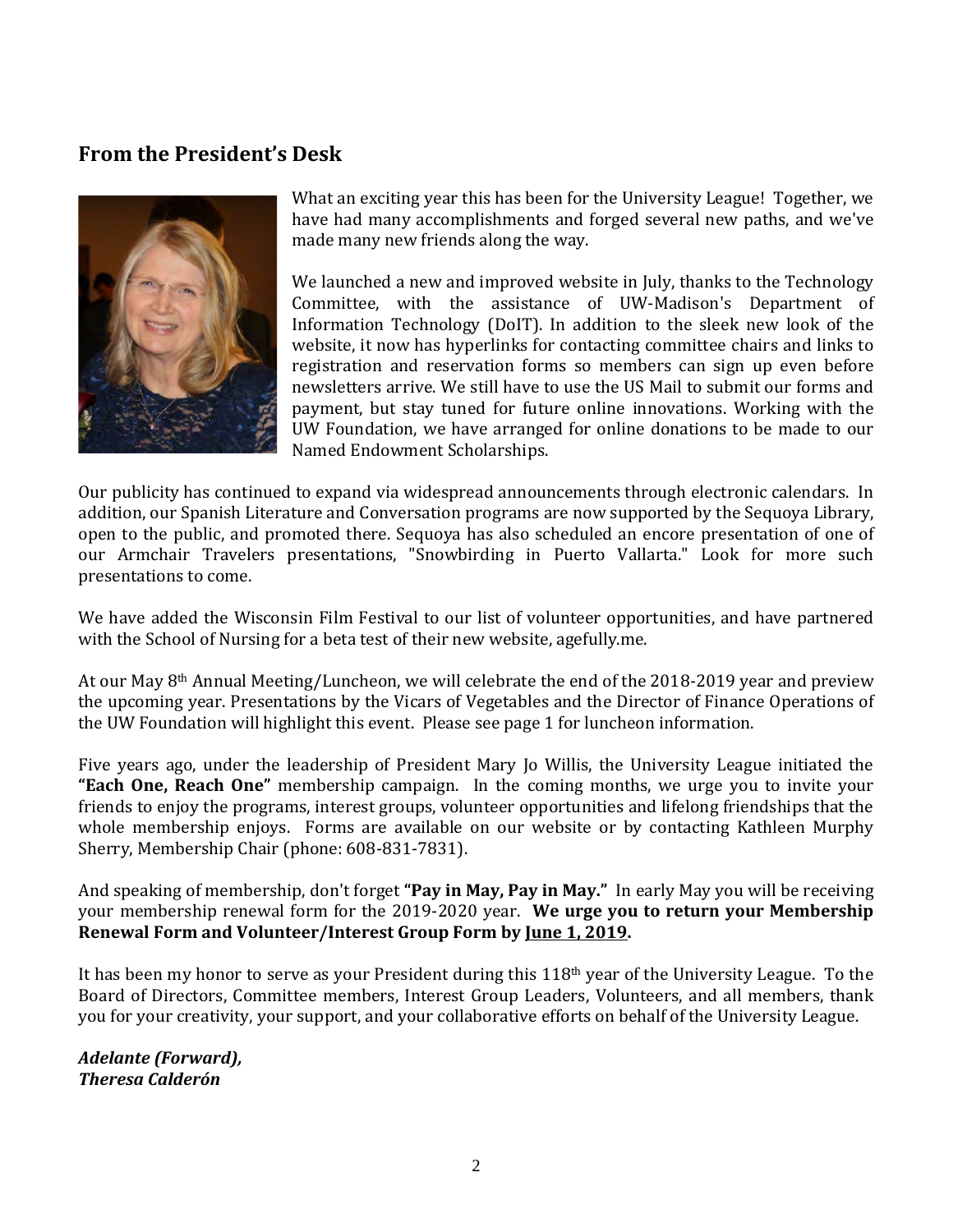### **Ms. Forward Speaks**

By Fran Rall

First consider the dates:

Sculpted by a Wisconsin woman in 1893, saved from the burning of the Capitol in 1904, now in 1998, standing there firmly, I am the oldest thing around! Who would have guessed I would be such a survivor! Proper for the age, with classic dress, flag, and upheld hand. How French! First hammered out of copper like my sister, Liberty, I stood through two moves, repairs, and a bronze makeover; all paid for by the women of Wisconsin. Good for you, Sisters. Why the long wait for the vote? (What terrible fear kept postponing it?)

All we were asking for was a Square Deal.

In *The Unspoken Word,* published by Firewood Press, 2014.

#### **◊◊◊◊◊**

### **In Memoriam**

**Phillida W. Charly,** age 95, of Madison, passed away peacefully at her home on February 20, 2019. Born on July 5, 1923 in Hull, England, Phillida spent her childhood in Ottawa, Canada, and became a United States citizen upon attending college at Oberlin. While attending a summer course at UW Madison, Phillida met her husband Ted. After his death in 1977, she discovered a love of travel which took her around the globe to a different country each year. Phillida was a longtime member of the University League and PLATO, actively participating in numerous groups such as, hiking, birding, foreign foods, and French conversation. Her kindness, gracious generosity, curiosity and quick wit will be dearly missed by all of those who knew her, especially her dear friends, Fran Rall and Otty Schaefer.





**Hat Stephens,** age 94, whose ever-smiling face graced the registration table at our University League programs and events for many years, died at home on Thursday, February 28. Hat's many activities with University League included Treasurer, Program Committee both as member and chair, bridge groups, gardening, and volunteering with Olbrich Garden and the University Arboretum. In addition, Hat found time to teach microwave cooking techniques at MATC and write two microwave cookbooks. As a member of the League's Nominating Committee,

which she hosted for years at her home, she delighted in cooking up wonderful snacks for all!



Longtime member, Fran Rall (above), pictured at a poetry reading, is The League's unofficial Poet Laureate. She wrote the poem, "Under the Oak Umbrella," on the establishment in 1901 of University League, published in our League Letter for the 2009 Big Ten Women's Groups meeting in Madison.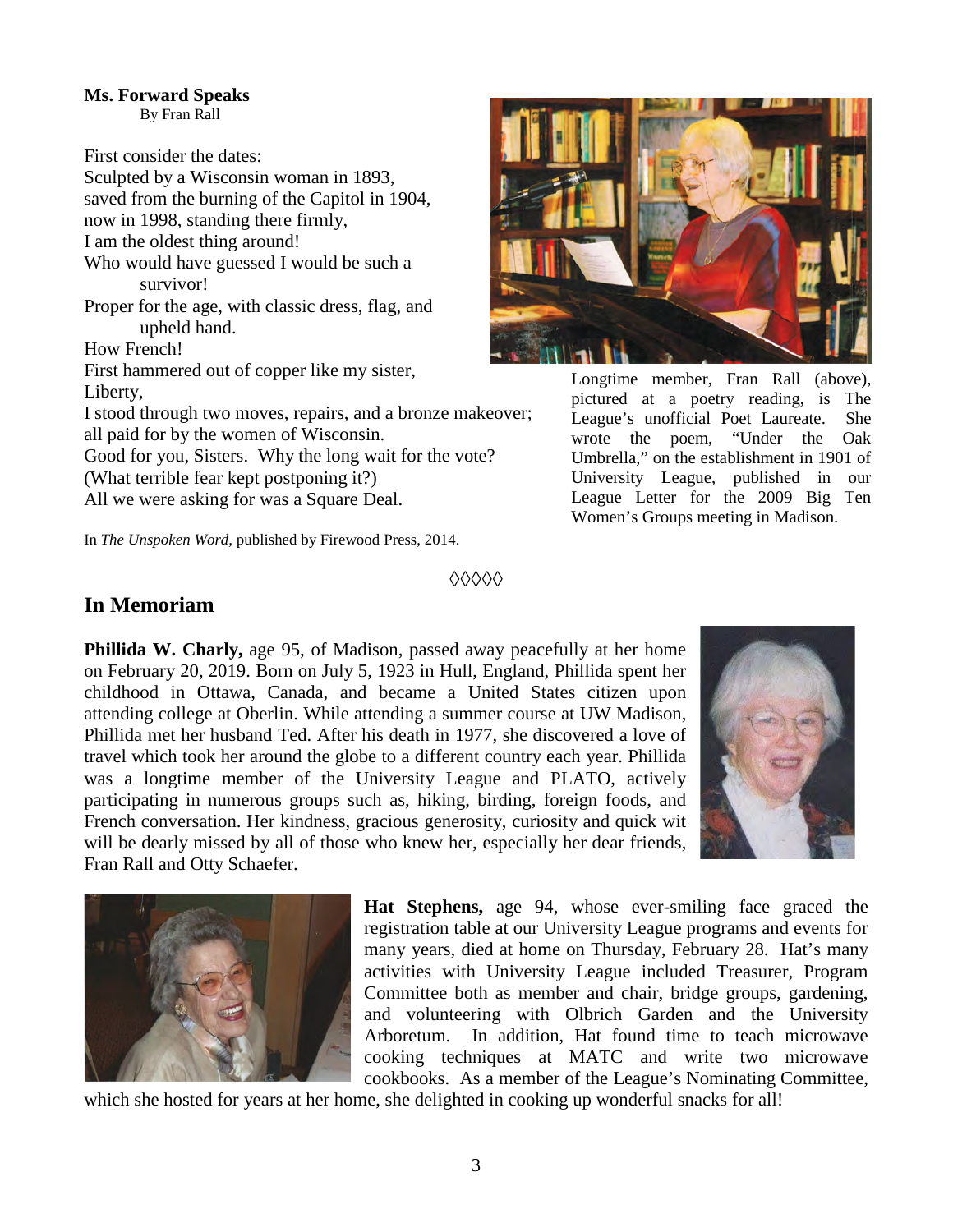## **Scholarship Benefit Thank You and Update**



### **"Bark, Bark, Bark"**

Is that a dog you hear? No! It is the "century old Oak tree" on top of Observatory Hill where four recipients of a University League Scholarship stood last fall to inspire League members to contribute to this invaluable scholarship fund drive. A big thank you to all who have so far contributed to the Benefit!

Just reminding those of you have not had a moment to send in a donation to the Scholarship Benefit, there is still time left to do so. Donation cards on the tables at the May 8, 2019 Luncheon and Annual Meeting at Nakoma Golf Club. As of March 17, Treasurer Linda Harvey reports 90 League members have donated a total of \$13,835. We want your voice and donation to be counted. The invitation encourages you to have your donation in by the end of April. In reality, we can accept Benefit Scholarship Donations until April 15.

The UL scholarships make a significant difference when we contribute. Your scholarship donations will continue to spread the seeds of hope and bring sunshine to a new crop of scholarship recipients!

# **School of Nursing University League Scholarship Recipients**



On April 1st we were honored to meet with three University League Scholarship Recipients at the UW-Madison School of Nursing. We celebrate their unique contributions to their profession, and to the Madison Community at large. Congratulations Doris "Elisa" Obregón (Costa Rica), Guisella Medrano (Peru), and Margaret "Grace" Stewart (Wisconsin). Standing behind our scholars are League Presidentelect Barbara Rogers, President Theresa Calderón, and Priscilla Thain, Scholarship Committee Chair.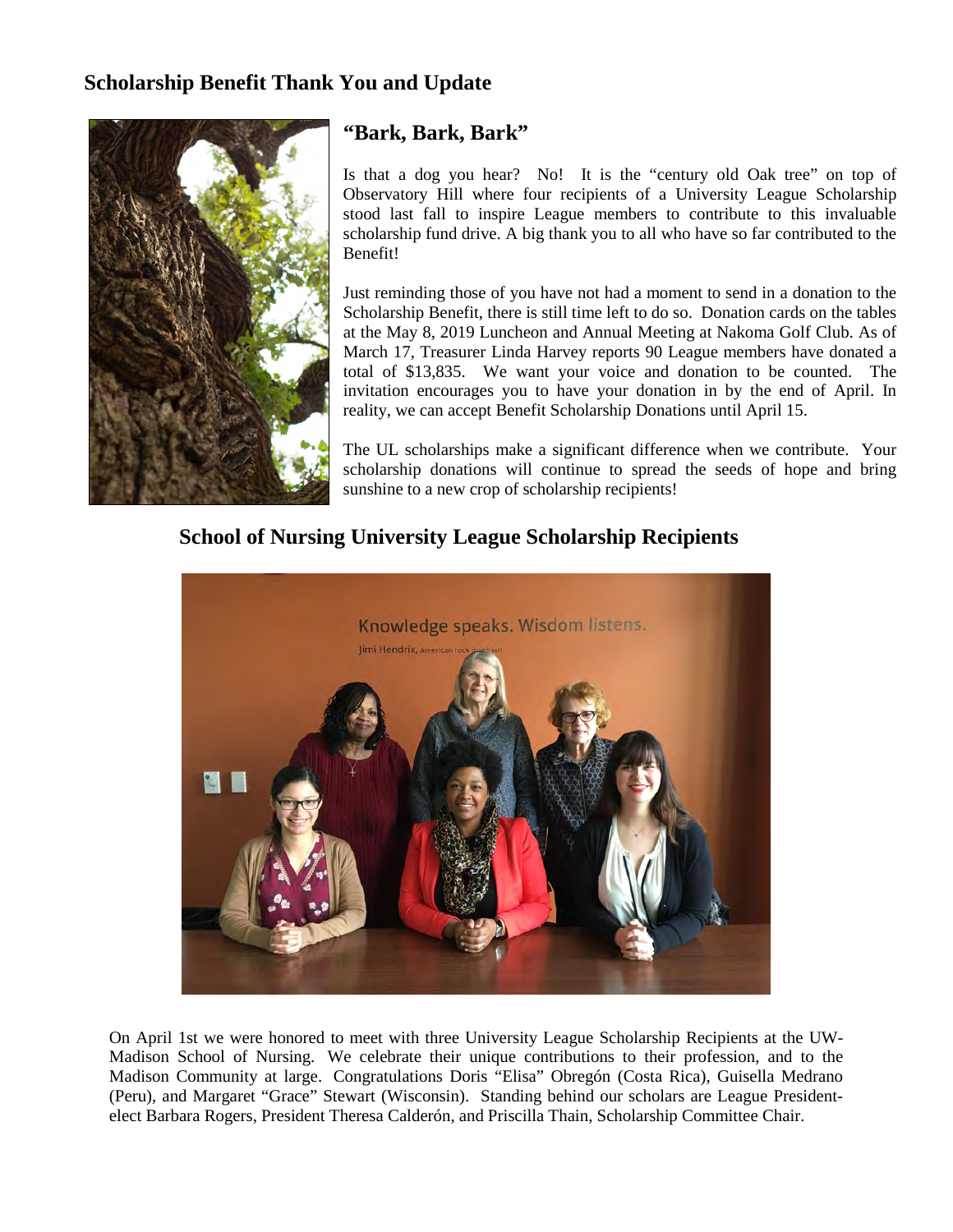# **Interest Group Activities**



#### **Wine Divas & Dudes**

2019 began with some robust and flavorful adventures for the Wine Divas & Dudes.

In January, Linda Baumann hosted a night in Sicily

where the table looked like we were in Italy and the wines were a great complement to the rest of the meal.



For February's meeting, Kate and Dan Beaver hosted a night of pairings where we learned about wines from France and Italy and tasted food that paired with those wines.

In March, we will visit the Cambridge Winery Tasting Room in Madison, where we can enjoy tapas along with our wines.

Anyone interested in joining, let me know at [Elainer49@gmail.com](mailto:Elainer49@gmail.com).

#### **Antiques Group**

Here are just a few "antiques" exploring the history of Valentine's Day complete with smiles, glasses and color.

Helen Read presented a comprehensive history of valentines along with lacy designs and appropriate messages.





*Reminiscing about lost loves and St. Valentine:* Standing left to right: Aleta Murray, Kathy Knox, Helen Read and Judy Stang. Seated is Sara MacDonald.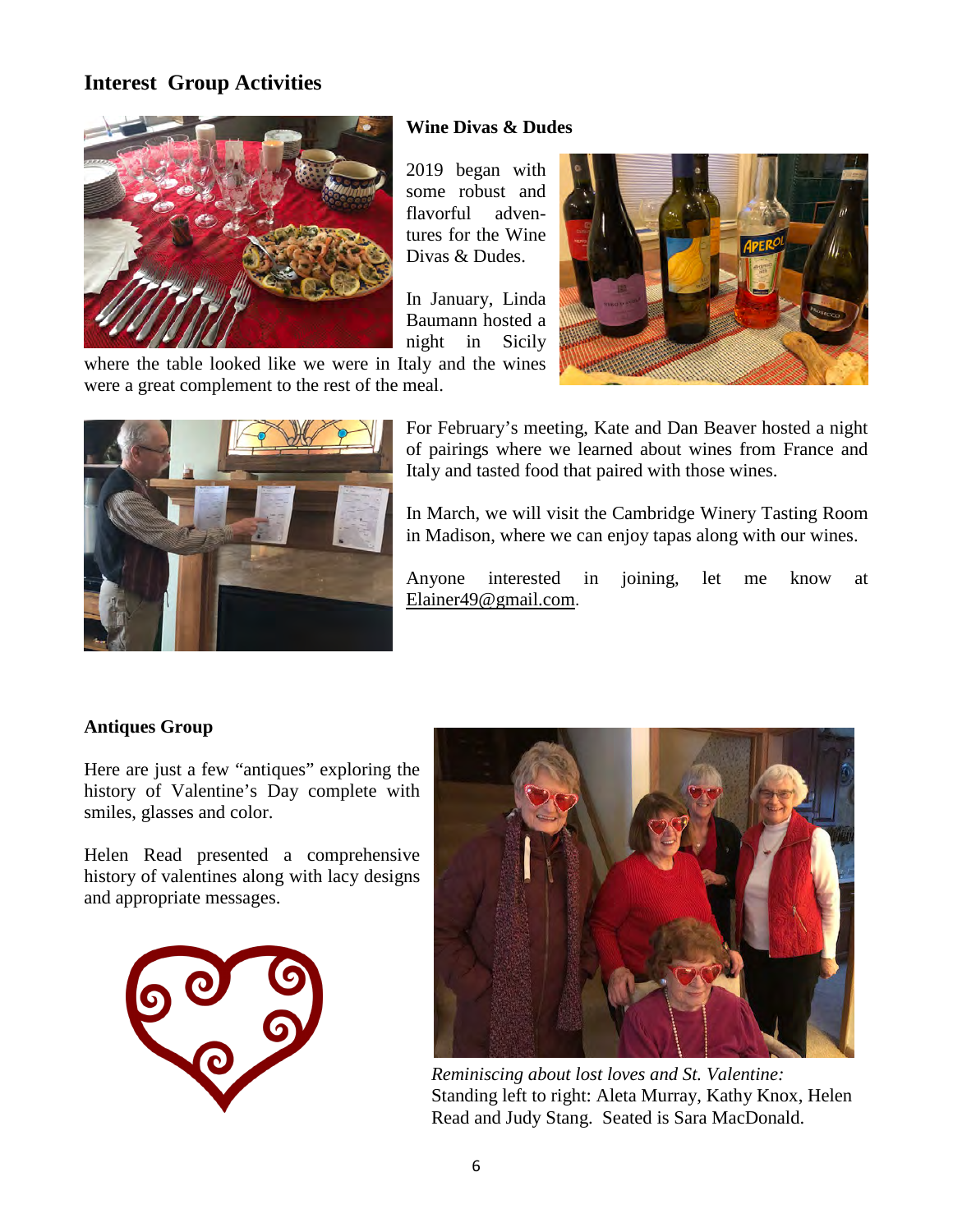

**The Bird Study Interest Group** is getting in one last hike before the winter sets in.They may have spotted something interesting.



### **League Updates**

### **Big changes are coming to the Bookworms program in Dane County!**

University League has sponsored Wisconsin Bookworms for Dane County since February of 2009. Because of changes at the state level this year, Dane County will no longer be a part of Wisconsin Bookworms. Instead, beginning in June, University League will be the proud sponsor of an early literacy program--name to be announced following board approval, possibly as soon as the May 8 Annual Meeting. We plan to continue the program just as it has existed, with the hope that participating families and teachers will not experience any changes other than the name of the program. Our goal is to continue providing books and volunteer readers for the same number of preschool children and their classes totaling 540 (!) as we have for the 2018-19 school year.

Further, we will be working on the design for a new logo, so look for it in the next issue of *The League Letter*.

For the past 10 years, University League members have been extremely supportive of Wisconsin Bookworms--some as volunteer readers, many as financial contributors. Your generosity has been essential in helping us grow the program from 200 children in 2009 to 519 children this year. We are grateful for all your contributions. I hope you will now support our new early literacy program! If you have any questions about this volunteer effort, please contact Mary Warfield at [mbwarfield@gmail.com](mailto:mbwarfield@gmail.com) or 608-273-9809.

#### **Technology Knowledge Survey**

We included a Technology Knowledge Survey in the January issue of the *League Letter*. Thank you to all who completed the survey and sent it to Barbara Rogers. The Long Range Planning and Policy Technology Committee has been meeting to tally the responses and will use them to plan technology education sessions that could be offered in the Fall and Spring of next year. Watch for this new development and, if you haven't done so already, please complete and mail in your survey. We value your input.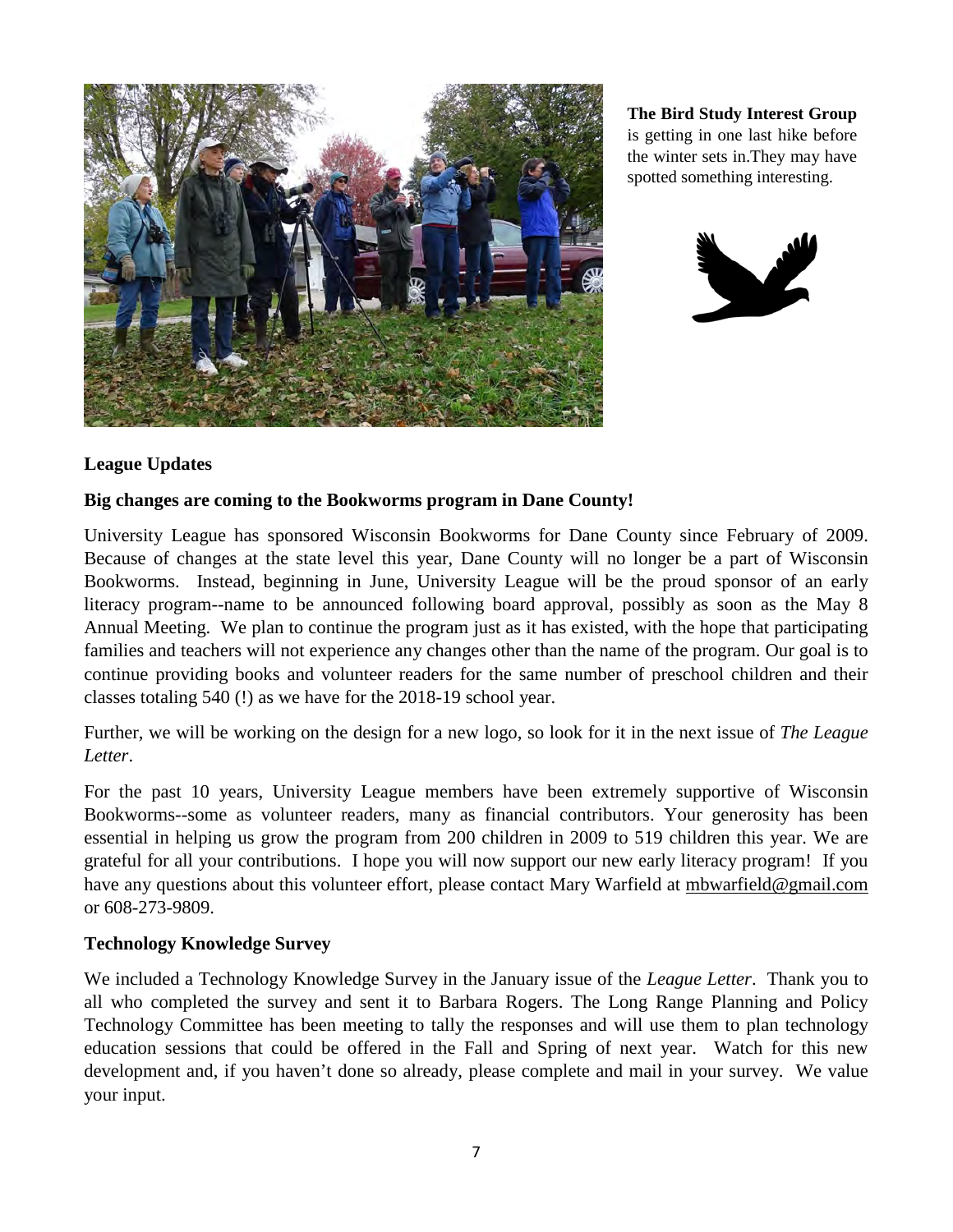### **University League Nominees for the 2019-2020 Board of Directors**

(The election will be held at the Annual Meeting on May 8)

President-Elect—Joan Leffler Assistant Secretary—Sandy Nuernberg Assistant Treasurer—Janie Ward Peck Assistant Program—Betsy Haimson Assistant Membership Development—Kathleen Murphy Sherry Assistant Interest Groups—Susan Ihler Assistant Volunteer Opportunities—Sally Andrews Assistant Publicity—unfilled Scholarship—Judy Stang Assistant Newsletter Editor—Betty Zeps Assistant Mailing—Beverly Priefer

#### **Continuing University League Board Members for 2019-2020**

President—Barbara Rogers Secretary—Cindy May Co-Treasurers—Melinda Pellino and Linda Harvey Program—Karen Goebel Membership Development—Ellen Lewis Interest Groups—Cathy Andersson Volunteer Opportunities—Winn Eckert Newsletter Editor—Roma Lenehan Publicity—Kay Jarvis-Sladky Mailing—Darlene Olson Long Range Planning and Policy—Mary Jo Willis Past President—Theresa Calderón

#### **University League Non-Board Appointments for 2019-2020**

Archivist—Renee Hoxie Database—Sue Ryan Endowed Scholarship—Mary Jane Getlinger Scholarship Benefit Director—Carol White Assistant Scholarship Benefit Director—Gail Schomisch Technology—Brook Solvedt Webmaster—Sharon Nellis Yearbook Coordinator—Marcia Schmidt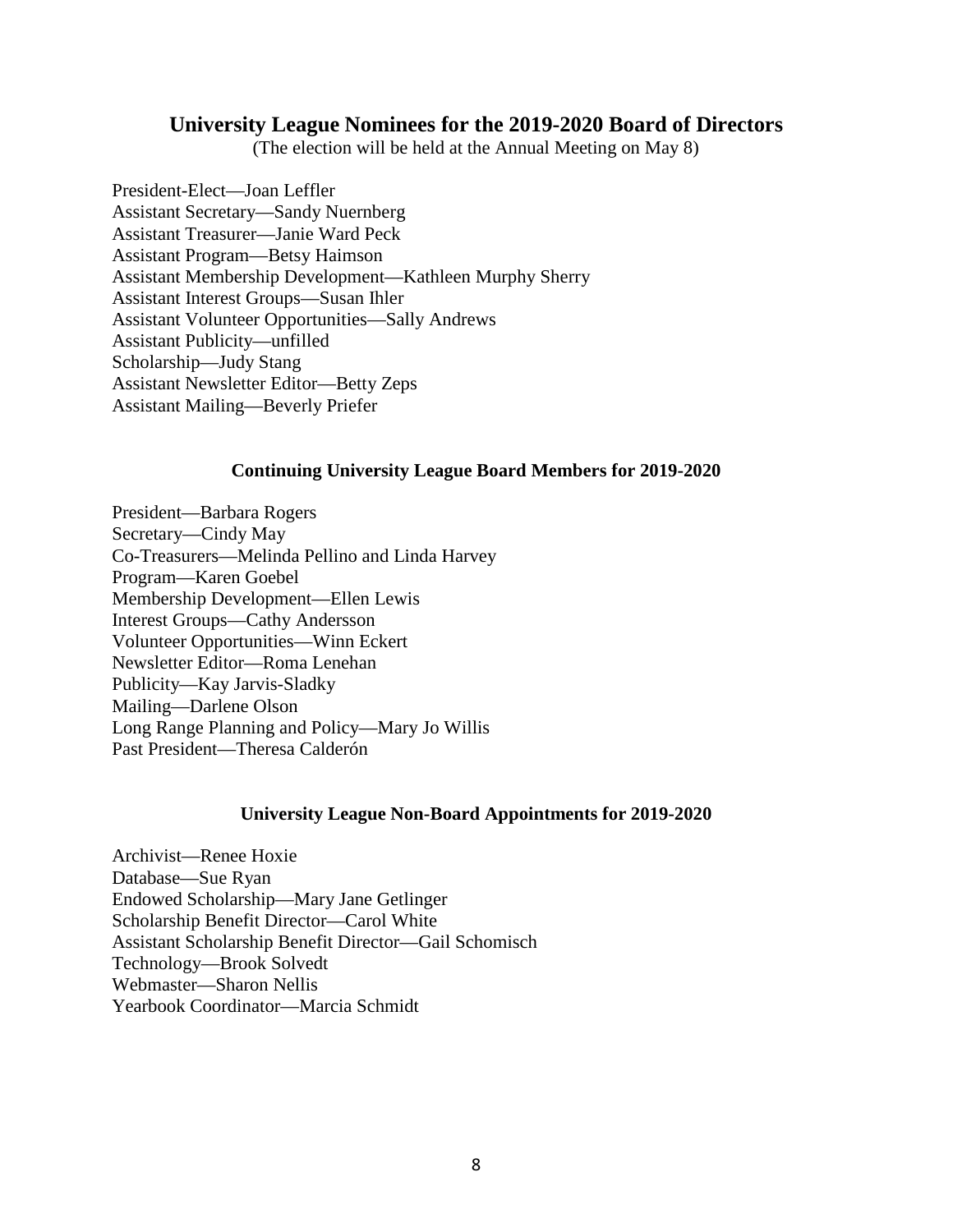| <b>Nakoma Golf Club</b><br>Program: Vicars of Vegetables--Irwin Goldman and Jim Nienhuis<br>Reservations deadline: April 30* (No refunds after this date)<br><b>Non-members welcome</b>                                                                                              |                                                        |                        |
|--------------------------------------------------------------------------------------------------------------------------------------------------------------------------------------------------------------------------------------------------------------------------------------|--------------------------------------------------------|------------------------|
|                                                                                                                                                                                                                                                                                      |                                                        |                        |
|                                                                                                                                                                                                                                                                                      |                                                        |                        |
|                                                                                                                                                                                                                                                                                      |                                                        |                        |
|                                                                                                                                                                                                                                                                                      |                                                        |                        |
| <b>EXECUTE:</b> Reservations $\omega$ \$27 each (includes lunch and presentation)                                                                                                                                                                                                    |                                                        | $\sharp$ and $\sharp$  |
|                                                                                                                                                                                                                                                                                      |                                                        | <u>___________</u> ___ |
|                                                                                                                                                                                                                                                                                      |                                                        |                        |
|                                                                                                                                                                                                                                                                                      |                                                        |                        |
| (For donations "In Honor of" or "In Memory of", please circle IHO or IMO and provide contact information.)                                                                                                                                                                           |                                                        |                        |
| <b>TOTAL ENCLOSED:</b>                                                                                                                                                                                                                                                               |                                                        | $\zeta$ and $\zeta$    |
| Menu choices (indicate who wants each, and list any dietary restrictions):<br>For descriptions, see page 1.                                                                                                                                                                          |                                                        |                        |
| <b>Chicken Pomodoro</b><br>Quinoa Spinach Salad<br><b>Cherries Jubilee</b>                                                                                                                                                                                                           |                                                        |                        |
|                                                                                                                                                                                                                                                                                      | Need a ride? __________ Can you offer a ride? ________ |                        |
| Make Checks payable to The University League, Inc.<br>Mail to: The University League, Inc., P.O. Box 5064, Madison, WI 53705-0064<br>*To guarantee your reservation, we must have your check and registration form in hand<br>By April 30. Questions? Call Linda Harvey at 271-6488. |                                                        |                        |